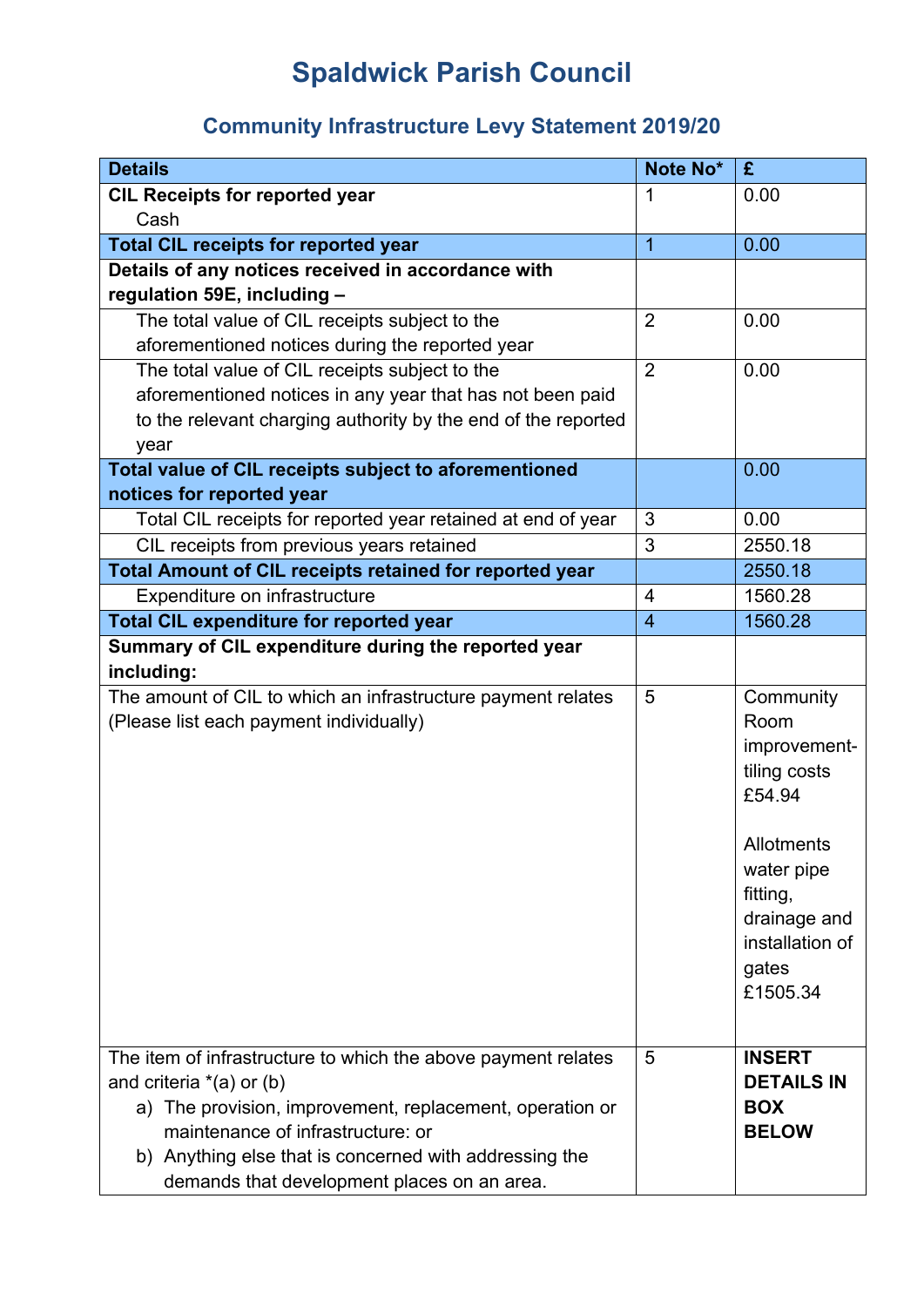Community Room (a) improvement

Allotments (a) provision

\*See Notes over

## **Notes**

- 1 Regulation 62A 2(a) of the Community Infrastructure Levy Regulations 2010 (as amended) requires a local council to report the total CIL receipts for the reported year
- 2 Regulation 62A 2(d) of the Community Infrastructure Levy Regulations 2010 (as amended) requires a local council to report details of any notices received in accordance with regulation 59 $E^1$ , including
	- (i) The total value of CIL receipts subject to notices served in accordance with regulation 59E during the reported year
	- (ii) The total value of CIL receipts subject to a notice served in accordance with regulation 59E in any year that has not been paid to the relevant charging authority by the end of the reported year.
- 3 Regulation 62A 2(e) of the Community Infrastructure Levy Regulations 2010 (as amended) requires a local council to report details of the total amount of:
	- (i) CIL receipts for the reported year retained at the end of the reported year; and
	- (ii) CIL receipts from previous years retained at the end of the reported year.
- 4 Regulation 62A 2(b) of the Community Infrastructure Levy Regulations 2010 (as amended) requires a local council to report the total CIL expenditure for the reported year
- 5 Regulation 62A 2(c) of the Community Infrastructure Regulations 2010 (as amended) requires a local council to provide a summary of CIL expenditure during the reported year including
	- (i) The items to which CIL has been applied; and
	- (ii) The amount of CIL expenditure on each item.

Please state under which criteria the funds have been spent (a) or (b).

(a) the provision, improvement, replacement, operation or maintenance of infrastructure: or